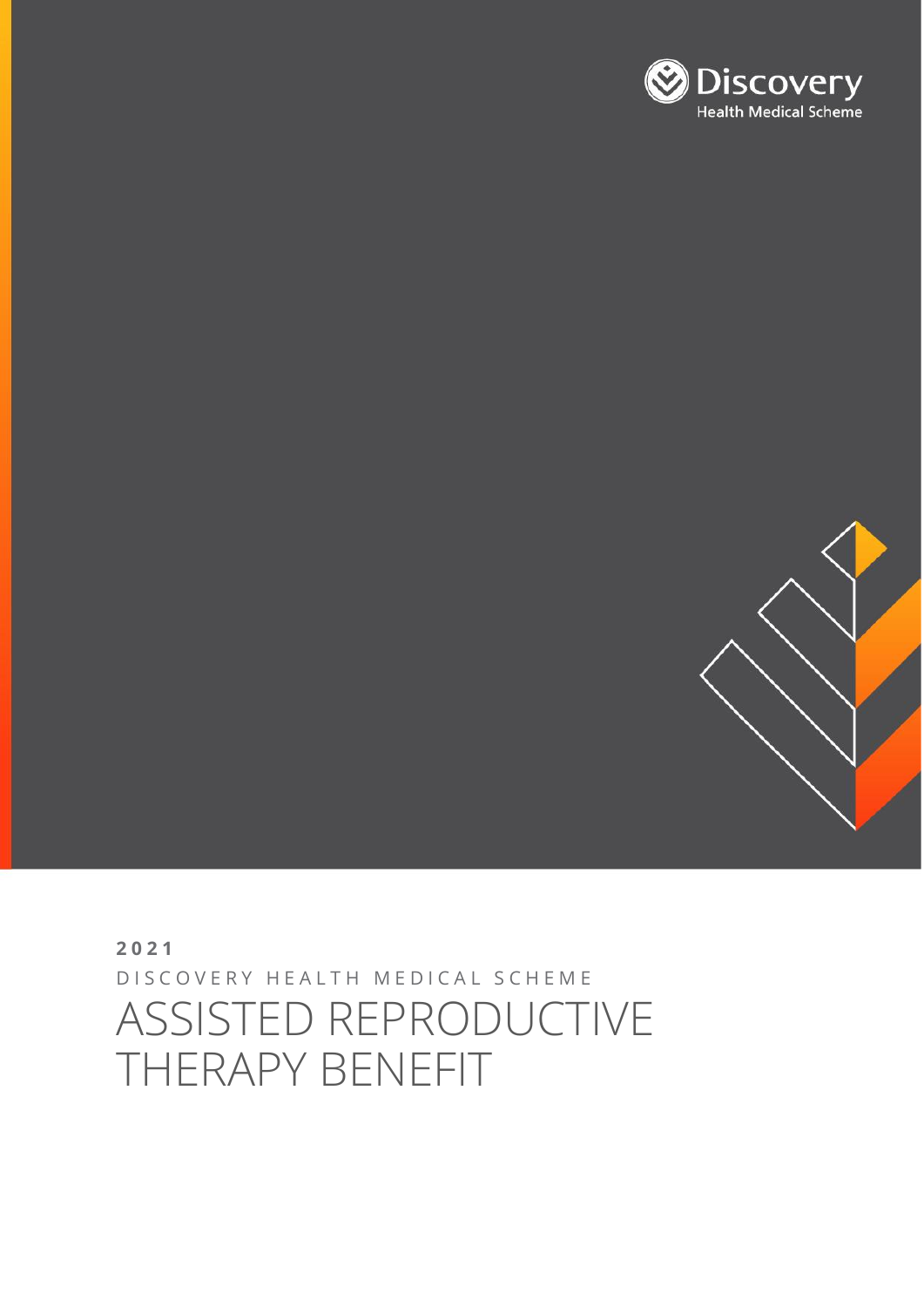

### **Overview**

Infertility is a disease of the reproductive system defined by the failure to achieve a clinical pregnancy after 12 months or more of regular unprotected sexual intercourse. Infertility may result from an issue with you or your partner, or a combination of factors that prevent pregnancy. Female infertility factors may involve problems with ovulation, the reproductive organs, or hormones. Male infertility factors may involve abnormal sperm production or function, problems with sexual function or environmental factors such as alcohol, cigarette smoking or medication. Fortunately, there are many safe and effective treatment options that can improve your chances of getting pregnant. Some of these treatments include lifestyle changes, medicine, surgery or assisted reproductive therapy.

The Assisted Reproductive Therapy Benefit is available on the Executive and Comprehensive plans only. This document explains how the benefit works, how we cover treatment from the Assisted Reproductive Therapy Benefit and the process you need to follow to activate the benefit.

#### **About some of the terms we use in this document**

There may be some terms we refer to in the document that you may not be familiar with. Here are the meanings of these terms.

| <b>TERMINOLOGY</b>                         | <b>DESCRIPTION</b>                                                                                                                                                                                                                                                                                                                                                                                                           |
|--------------------------------------------|------------------------------------------------------------------------------------------------------------------------------------------------------------------------------------------------------------------------------------------------------------------------------------------------------------------------------------------------------------------------------------------------------------------------------|
| Assisted Reproductive<br>Therapy (ART)     | This includes a range of medical procedures and infertility treatments to assist with conception.<br>This includes in vitro fertilisation (IVF), frozen embryo transfer (FET), intracytoplasmic sperm<br>injection (ICSI) and intrauterine insemination (IUI).                                                                                                                                                               |
| Co-payment                                 | This is an amount that you need to pay towards a healthcare service. The amount can vary by the<br>type of covered healthcare service, place of service, the age of the patient or if the amount the<br>service provider charges is higher than the rate we cover. If the co-payment amount is higher than<br>the amount charged for the healthcare service, you will have to pay for the cost of the healthcare<br>service. |
| Day-to-day benefits                        | These are the available funds allocated to the Medical Savings Account (MSA) and Above Threshold<br>Benefit (ATB), where applicable. Depending on the plan you choose, you may have cover for a<br>defined set of day-to-day benefits. The level of day-to-day benefits depends on the plan you<br>choose.                                                                                                                   |
| Designated service<br>provider (DSP)       | A healthcare provider (for example doctor, specialist, allied healthcare professional, pharmacist or<br>hospital) who we have an agreement with to provide treatment or services at a contracted rate.<br>Visit www.discovery.co.za or click on Find a healthcare provider on the Discovery app to view the<br>full list of designated service providers (DSPs).                                                             |
| Discovery Health Rate<br>(DHR)             | This is a rate we pay for healthcare services from hospitals, pharmacies, healthcare professionals<br>and other providers of relevant health services.                                                                                                                                                                                                                                                                       |
| Frozen embryo transfer<br>(FET)            | A process where a frozen embryo from a previous fresh IVF cycle is thawed and transferred back<br>into a woman's uterus. This means you won't have to undergo another cycle of hormone<br>stimulation and an egg collection.                                                                                                                                                                                                 |
| Intracytoplasmic sperm<br>injection (ICSI) | A process where an individual sperm cell is introduced into an egg cell                                                                                                                                                                                                                                                                                                                                                      |
| Infertility                                | Not being able to get pregnant after at least 12 months of regular unprotected sexual intercourse.                                                                                                                                                                                                                                                                                                                           |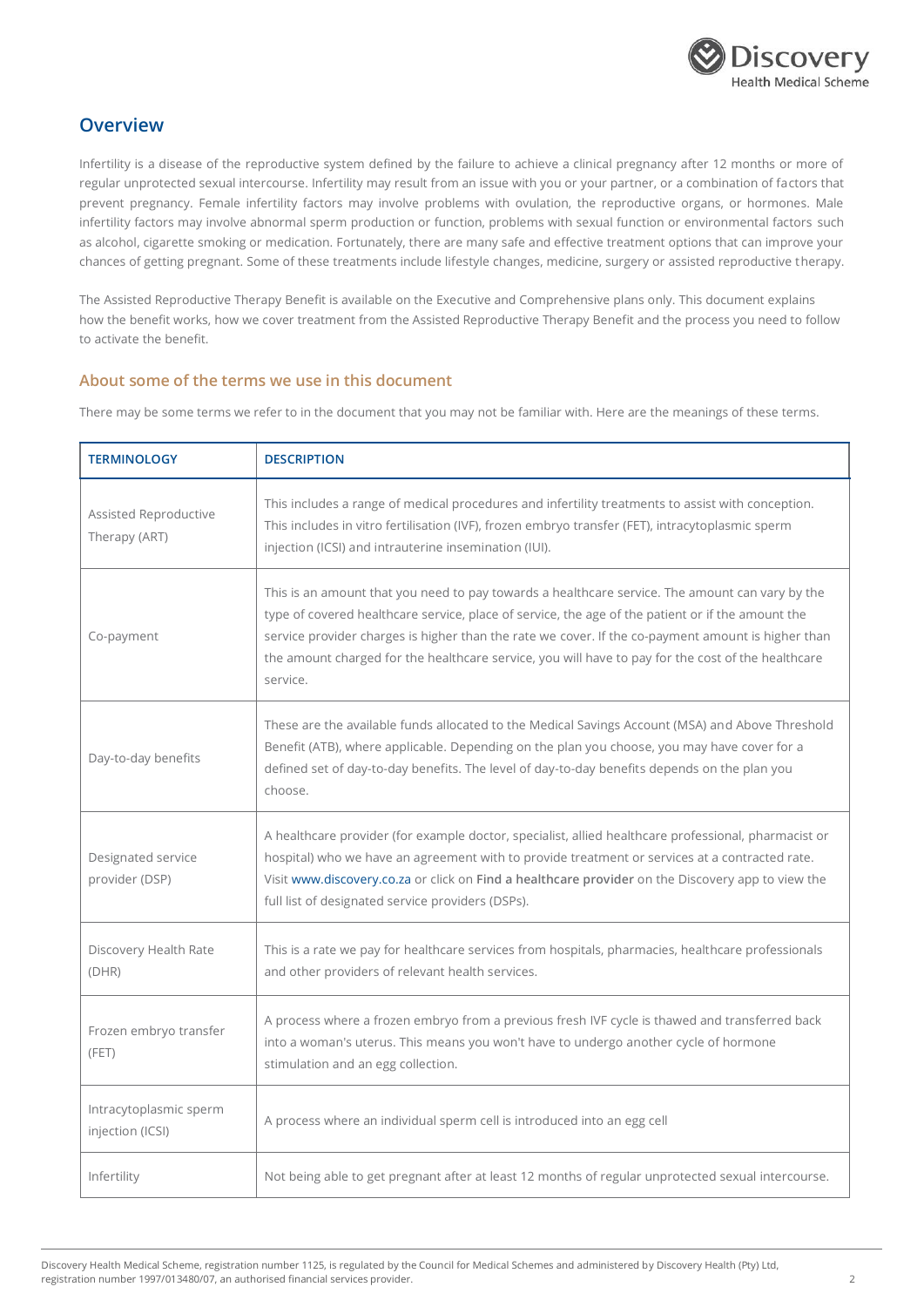

| <b>TERMINOLOGY</b>                      | <b>DESCRIPTION</b>                                                                                                                                                                                                                                                                                                                                                                                                                                                                                                                                                                                                                                                                                                                                                                                                                                                                                                                                                                                                                                                                                                                                                                                                                            |
|-----------------------------------------|-----------------------------------------------------------------------------------------------------------------------------------------------------------------------------------------------------------------------------------------------------------------------------------------------------------------------------------------------------------------------------------------------------------------------------------------------------------------------------------------------------------------------------------------------------------------------------------------------------------------------------------------------------------------------------------------------------------------------------------------------------------------------------------------------------------------------------------------------------------------------------------------------------------------------------------------------------------------------------------------------------------------------------------------------------------------------------------------------------------------------------------------------------------------------------------------------------------------------------------------------|
| Intrauterine insemination<br>(III)      | The process of injecting sperm directly into a woman's cervix or uterus.                                                                                                                                                                                                                                                                                                                                                                                                                                                                                                                                                                                                                                                                                                                                                                                                                                                                                                                                                                                                                                                                                                                                                                      |
| In vitro fertilisation (IVF)            | The process of combining an egg and sperm outside of a woman's body. Once the egg is fertilised,<br>the embryo is put back into the woman's uterus to result in pregnancy.                                                                                                                                                                                                                                                                                                                                                                                                                                                                                                                                                                                                                                                                                                                                                                                                                                                                                                                                                                                                                                                                    |
| <b>Medical Savings Account</b><br>(MSA) | Available on the Executive, Comprehensive, Priority and Saver plans<br>The Medical Savings Account (MSA) is an amount that is allocated to you at the beginning of each<br>year or when you join the Scheme. You pay this amount back in equal portions as part of your<br>monthly contribution. We pay your day-to-day medical expenses such as GP and specialist<br>consultations, acute medicine, radiology and pathology from the available funds allocated to your<br>MSA. Any unused funds will carry over to the next year. Should you leave the Scheme or change<br>your plan partway through the year and have used more of the funds than what you have<br>contributed, you will need to pay the difference to us.                                                                                                                                                                                                                                                                                                                                                                                                                                                                                                                  |
| Prescribed Minimum<br>Benefits (PMBs)   | In terms of the Medical Schemes Act of 1998 (Act No. 131 of 1998) and its Regulations, all medical<br>schemes have to cover the costs related to the diagnosis, treatment and care of:<br>An emergency medical condition<br>$\alpha$<br>A defined list of 270 diagnoses<br>٠<br>A defined list of 27 chronic conditions.<br>٠<br>To access Prescribed Minimum Benefits (PMBs), there are rules defined by the Council for Medical<br>Schemes (CMS) that apply:<br>Your medical condition must qualify for cover and be part of the defined list of Prescribed<br>٠<br>Minimum Benefit (PMB) conditions<br>The treatment needed must match the treatments in the defined benefits<br>٠<br>You must use designated service providers (DSPs) in our network. This does not apply in<br>٠<br>emergencies. However even in these cases, where appropriate and according to the rules of<br>the Scheme, you may be transferred to a hospital or other service providers in our network,<br>once your condition has stabilised. If you do not use a designated service provider (DSP) we<br>will pay up to 80% of the Discovery Health Rate (DHR). You will have to pay the difference<br>between what we pay and the actual cost of your treatment. |
|                                         | If your treatment doesn't meet the above criteria, we will pay according to your plan benefits.                                                                                                                                                                                                                                                                                                                                                                                                                                                                                                                                                                                                                                                                                                                                                                                                                                                                                                                                                                                                                                                                                                                                               |

## **The Assisted Reproductive Therapy Benefit at a glance**

The Assisted Reproductive Therapy Benefit gives members on the Executive and Comprehensive plans access to specific assisted reproductive therapy (ART) treatment.

The Assisted Reproductive Therapy Benefit provides cover for a defined list of female infertility procedures and treatments up to a Rand limit of R110 000 for each person, each year, subject to specific rules. Cover is up to 75% of the Discovery Health Rate (DHR) when you use an accredited facility in our network.

#### **Treatment covered from the Assisted Reproductive Therapy (ART) Benefit**

Once activated, the benefit covers a comprehensive basket of care which includes consultations, ultrasounds, pathology done at the facility, egg retrieval, embryo transfer, admission costs and lab fees, medicine and embryo and sperm storage relating to the approved assisted reproductive therapy procedures. Any costs incurred for procedures not currently listed under this benefit will not be covered by the Scheme.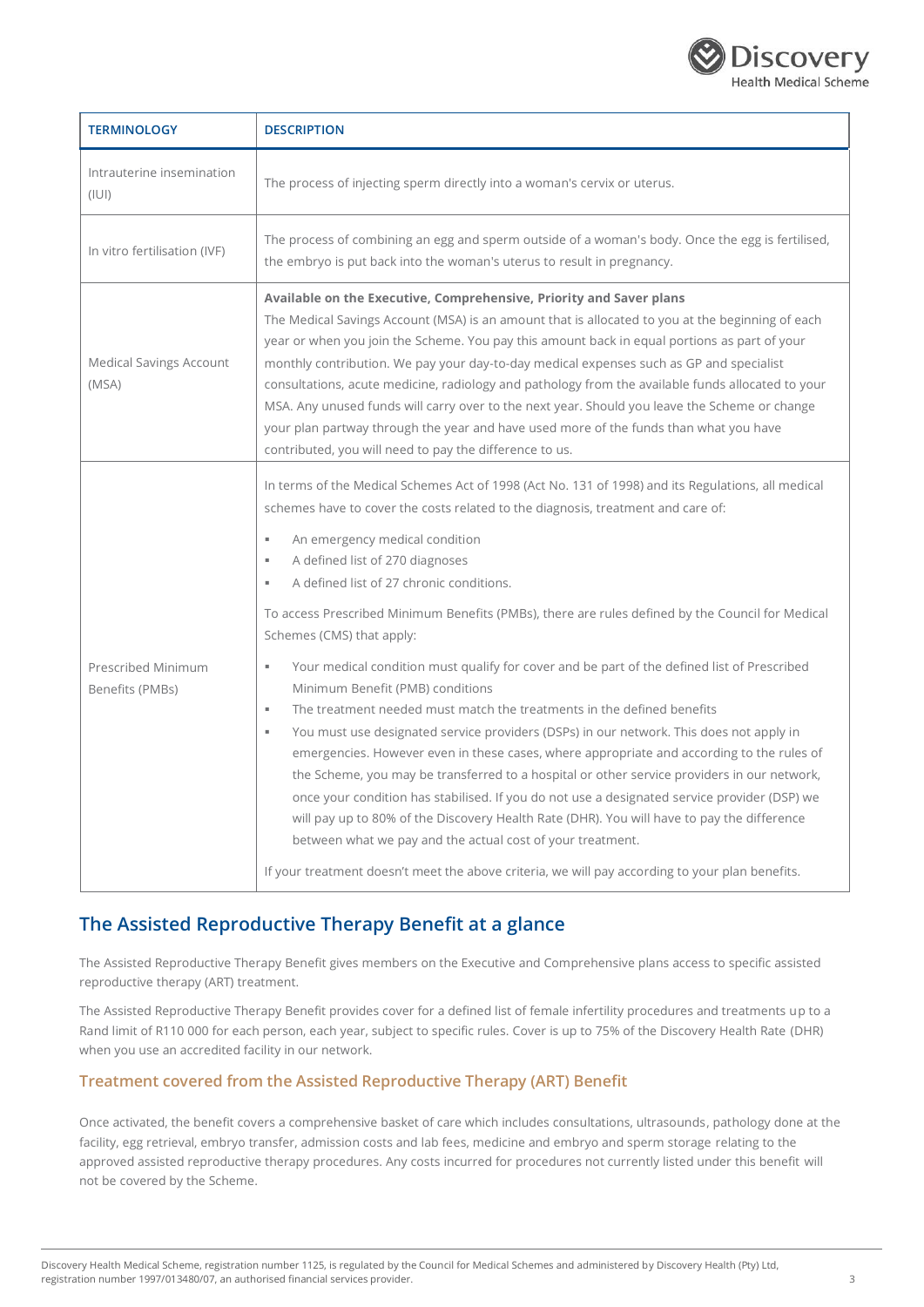

Cover is up to 75% of the agreed Discovery Health Rate up to a limit of R110 000 per year. You will have to pay a co-payment of 25% of the costs for assisted reproductive therapy and any other costs not covered by the benefit. We pay up to two cycles of assisted reproductive therapy (ART) if you are 25 to 39 years old and one cycle from the age of 40 up to and including 42 years of age, per year. This includes cycles where eggs are donated. The cost associated with egg donation, however, is not covered under the benefit and may result in a higher co-payment.

This benefit is available in our network of Southern African Society of Reproductive Medicine and Gynaecological Endoscopy (SASREG) accredited facilities and is subject to clinical criteria, protocols and treatment guidelines.

Any additional treatment needed before, during or after the therapy, or once the benefit limit has been reached, will be funded from your available day-to-day benefits or Prescribed Minimum Benefits (PMBs), where applicable. You can use the Benefit and limit tracker to track your benefit usage to-date. Go t[o www.discovery.co.za](http://www.discovery.co.za/) under Medical Aid > Benefits and cover > Benefit and limit tracker to view the usage of your limits to-date.

#### **Cover for medicine for Assisted Reproductive (ART) Therapy Benefit**

The accredited network facility that you choose will typically dispense and bill for the medicine that you need as part of your treatment. Where the facility is unable to dispense medicine related to your treatment, your treating provider can give you a script. You will need to let us know if this happens so we can authorise your medicine for delivery or collection from a pharmacy.

Before you get your medicine, please upload your script using our MedXpress 'Order medicine' function, available [on the website](https://www.discovery.co.za/medical-aid/order-meds-using-medxpress) or on the Discovery app. Once you have uploaded your script, we will review the medicine and give our authorisation decision within 24 hours. You can then choose to have your medicine delivered to your door within three to five working days or you can collect at your your chosen participating pharmacy.

Where approved as part of your treatment, we will pay for the medicine at 75% of the Discovery Health Rate (DHR), subject to the overall Discovery Health Rate for medicine associated with your treatment and the annual Assisted Reproductive Therapy Benefit limit.

Please [visit the website for more information about MedXpress.](https://www.discovery.co.za/medical-aid/order-meds-using-medxpress)

#### **The cover provided through Prescribed Minimum Benefits (PMBs)**

Although Assisted Reproductive Therapy is not part of the Prescribed Minimum Benefits (PMB), infertility is classified as a PMB condition by the Council for Medical Schemes (CMS). This means that all schemes must provide funding for the diagnosis, treatment and care of infertility, subject to a defined basket of care, regardless of a member's chosen plan type. Currently the defined basket of care under the Prescribed Minimum Benefit includes cover for the following:

- Blood tests (day3 FSH/LH, Estradiol, Thyroid function, prolactin, rubella, HIV, VDRL, Chlamydia,D21 progesterone)
- Counselling and advice on sexual behaviour, temperature charts etc.
- Hysterosalpingogram
- Hysteroscopy
- Laparoscopy
- Ovulation defects and deficiencies
- Semen analysis
- **E** Surgery (uterus and tubal)
- **•** Treatment of local infections

We will continue to fund these procedures from the Prescribed Minimum Benefits (PMBs), subject to registration. We will register your Prescribed Minimum Benefit (PMB) basket of care for infertility once you activate your Assisted Reproductive Therapy Benefit.

For more information on your cover under Prescribed Minimum Benefits (PMBs) please visit our website [www.discovery.co.za](http://www.discovery.co.za/) and click on Medical Aid > Find important documents and certificates.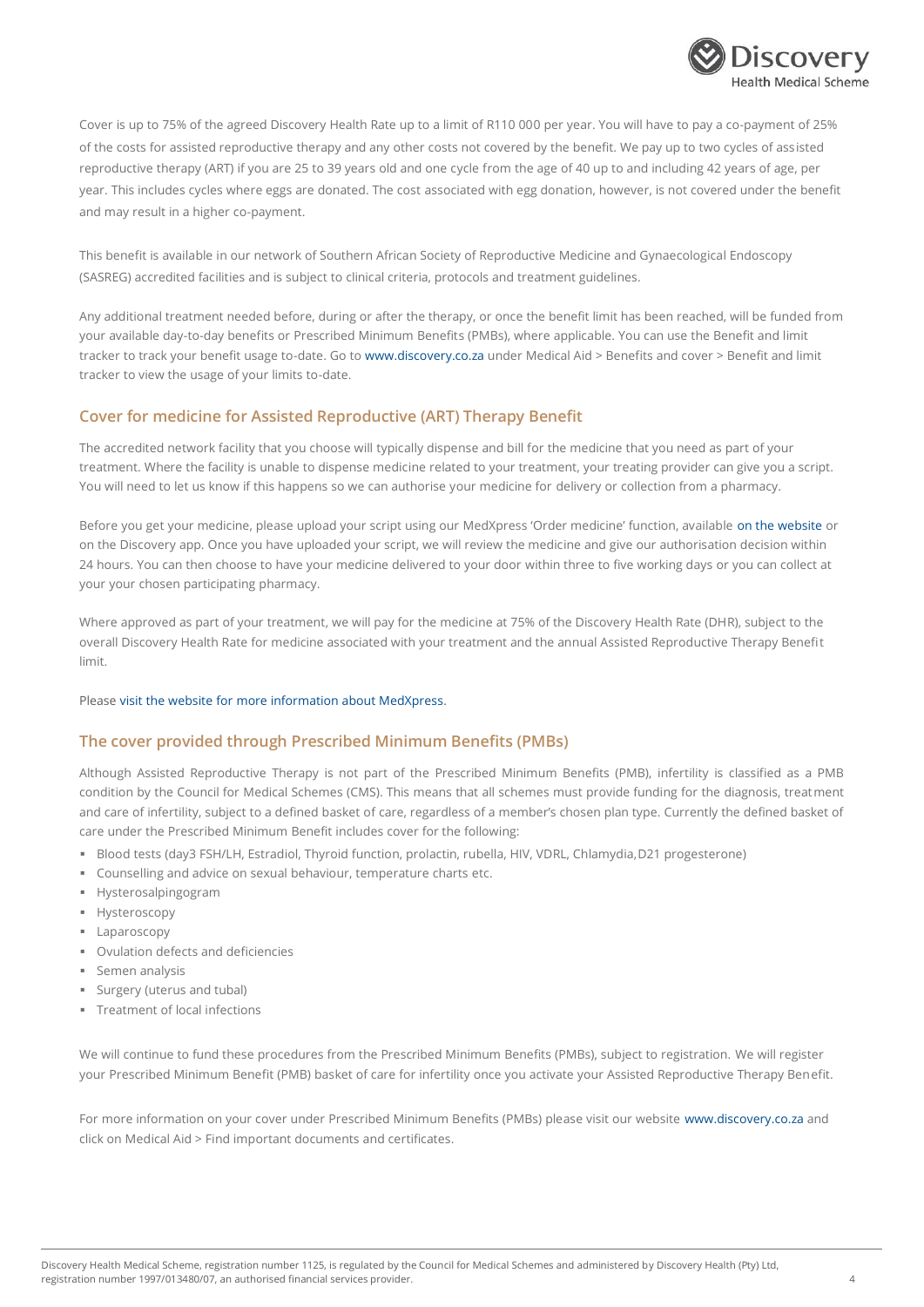

### **Cover from the Assisted Reproductive Therapy Benefit is subject to entry criteria and treatment guidelines**

To access this benefit, you must meet the following benefit entry requirements which were developed in consultation with the South African Society of Reproductive Medicine and Gynaecological Endoscopy (SASREG):

- You are on an Executive Plan or Comprehensive Plan
- You are female, aged 25 to 42-years
- You will be undergoing treatment at one of the Southern African Society of Reproductive Medicine and Gynaecological Endoscopy (SASREG) accredited facilities
- If you no longer meet the age requirement, you will be able to finish any active cycle
- Cover will stop immediately should you change your plan from a Comprehensive or Executive Plan to a lower plan at any time.

The treatment guidelines have been agreed in consultation with the Southern African Society of Reproductive Medicine and Gynaecological Endoscopy (SASREG) and are based on clinical best practice. Please refer to the SASREG website at [www.sasreg.co.za/Guidelines](http://www.sasreg.co.za/Guidelines) for more information.

**The criteria and treatment guidelines must be met at all times for you to enjoy cover under this benefit.**

#### **How to activate the Assisted Reproductive Therapy Benefit**

If you meet the benefit entry criteria, you can activate the Assisted Reproductive Therapy (ART) Benefit o[n www.discovery.co.za](http://www.discovery.co.za/) under Medical Aid > Benefits and cover > Most queried benefits. If you are not able to activate the benefit online, you can call us on 0860 99 88 77 and speak to one of our consultants. We will prompt you to confirm the facility which you have chosen in order to send them confirmation of your benefit activation. If you have not chosen a facility yet, you can always contact us at a later stage to update this.

### **Choose a network provider**

You need to make use of one of the following Southern African Society of Reproductive Medicine and Gynaecological Endoscopy (SASREG) accredited network facilities for your treatment to be covered. Remember to activate your benefit before your first consultation.

| <b>CLINIC NAME</b>                          | <b>ADDRESS</b>                                                                          | <b>CONTACT NUMBER</b>        |
|---------------------------------------------|-----------------------------------------------------------------------------------------|------------------------------|
| Aevitas Fertility Clinic                    | Life Vincent Palloti Hospital, Alexandra Road,<br>Cape Town                             | 021 531 6999                 |
| <b>BioART Fertility Centre</b>              | 99 Oxford Road, Saxonwold                                                               | 011 484 5119<br>011 484 5168 |
| Cape Fertility Clinic                       | 209 Library Square, 1 Wilderness Road,<br>Claremont                                     | 021 674 2088                 |
| C.A.R.E. Clinic                             | 21 Jan Hofmeyer Road, Westville                                                         | 031 267 7920                 |
| Durban Fertility Clinic                     | 107 JB Marks road, St Augustine's Hospital, Suite<br>203, Caritas Wing, Level 1, Durban | 031 201 2790                 |
| FEMBRYO Fertility and<br>Gynaecology Clinic | St Georges Medical Suites, 40 Park Drive, Central,<br>Port Elizabeth                    | 041 373 0771                 |
| Femicare Fertility Center                   | Netcare Femina Hospital, 460 Belvedere Street,<br>Arcadia, Pretoria                     | 012 326 8213<br>012 304 1726 |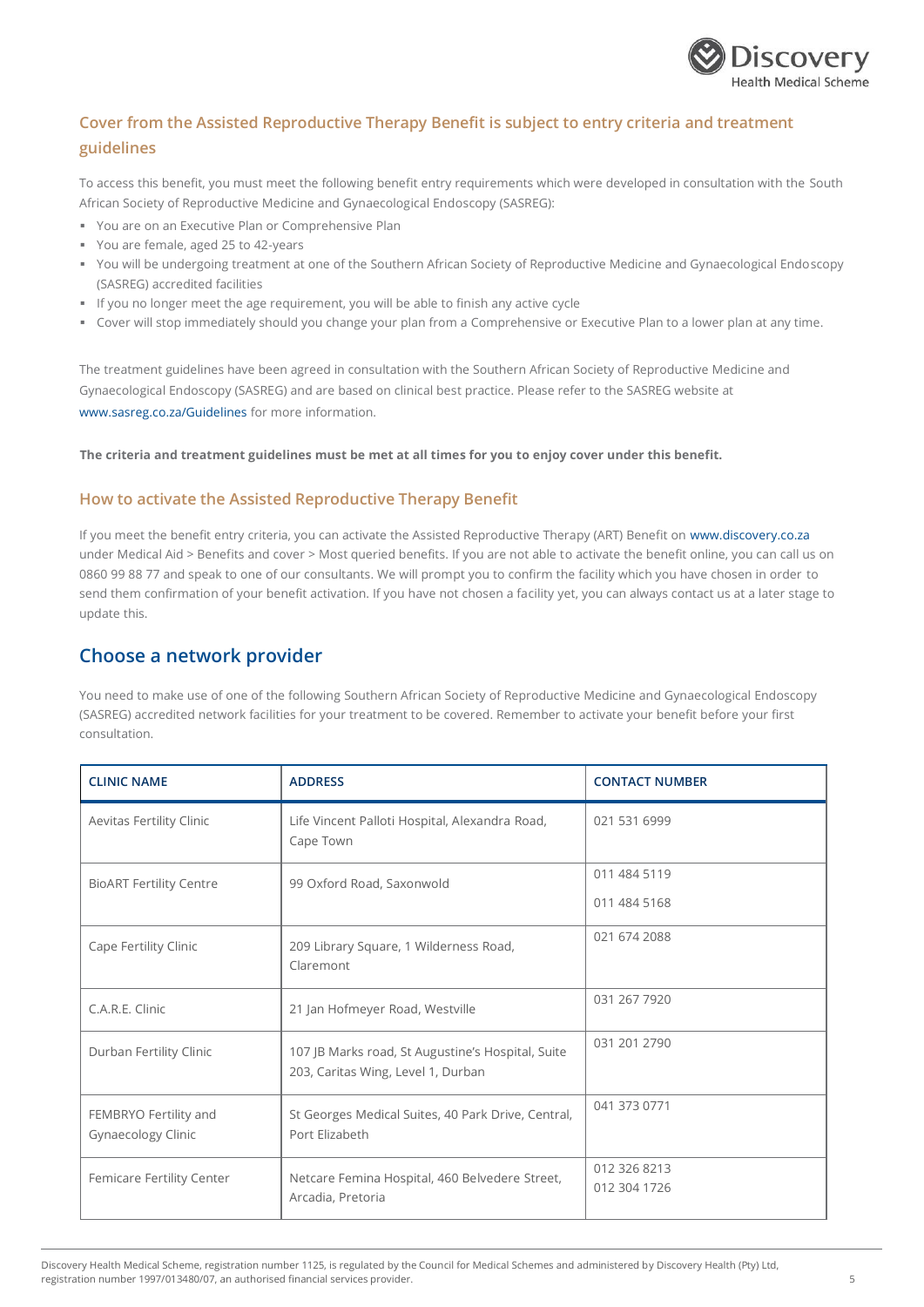

| <b>CLINIC NAME</b>                                                                   | <b>ADDRESS</b>                                                                                           | <b>CONTACT NUMBER</b>        |
|--------------------------------------------------------------------------------------|----------------------------------------------------------------------------------------------------------|------------------------------|
| Genesis Reproductive Centre                                                          | Suite G15, Kloof Mediclinic, 511 Jochemus Street,<br>Erasmuskloof, Pretoria                              | 012 367 4378                 |
| <b>HART Fertility Clinic</b>                                                         | Suite 1102, 11 <sup>th</sup> floor, Netcare Christiaan Barnard<br>Hospital, D.F. Malan Street, Cape Town | 021 286 2294                 |
| Life Art Fertility Centre                                                            | Brenthurst Clinic, Upper level, West Wing, 4<br>Parklane Street, Parktown                                | 011 642 0535<br>011 642 0593 |
| Medfem Clinic                                                                        | Cnr Peter place and Nursery Lane, Bryanston,<br>Sandton                                                  | 011 463 2244                 |
| Natal Fertility Clinic                                                               | 2 <sup>nd</sup> Floor, Ingenuity House, 325 Umhlanga Rocks<br>Drive, Umhlanga                            | 031 830 3030<br>031 830 2900 |
| Panorama Fertility Centre                                                            | Panorama Healthcare Centre, 60 Hennie<br>Winterbach Street, Panorama, Cape Town                          | 021 930 5045                 |
| Pretoria Fertility Clinic                                                            | Medical Suite M19, Pretoria East Hospital, Cnr<br>Garsfontein and Netcare Drive, Moreleta Park           | 012 998 8854<br>012 998 8855 |
| Reproductive Medicine Unit,<br>Groote Schuur Hospital and<br>University of Cape Town | Andrology laboratory, Groote Schuur Hospital,<br>Maternity Centre building, Anzio Road,<br>Observatory   | 021 404 6027<br>021 404 6028 |
| Sandton Fertility Centre                                                             | Centre of Advanced Medicine, South Campus, 2 <sup>nd</sup><br>floor, 13 Scott Street, Waverley           | 011 883 1776                 |
| Steve Biko Academic Hospital<br>Reproductive & Endocrine Unit                        | Level 8, Steve Biko Road, Pretoria                                                                       | 012 354 2061                 |
| Tygerberg Fertility Clinic                                                           | Francie van Zijl Drive, Parow, Western Cape                                                              | 021 938 5487                 |
| Vitalab Centre for Assisted<br>Conception - Gauteng                                  | Inner Circle, 159 Rivonia Road, Morningside,<br>Johannesburg                                             | 011 911 4700                 |
| Vitalab Centre for Assisted<br>Conception - KwaZulu Natal                            | 2 Torsvale Office Park, Torsvale Crescent,<br>Umhlanga Ridge, Umhlanga                                   | 031 880 1700                 |
| Wijnland Fertility                                                                   | 9 Oewerpark, Rokewood Avenue, Die Boord,<br>Stellenbosch                                                 | 021 882 9666                 |
| Wilgers Infertility Clinic                                                           | Wilgers Hospital, Denneboom Road, Die Wilgers,<br>Pretoria                                               | 012 807 8398                 |